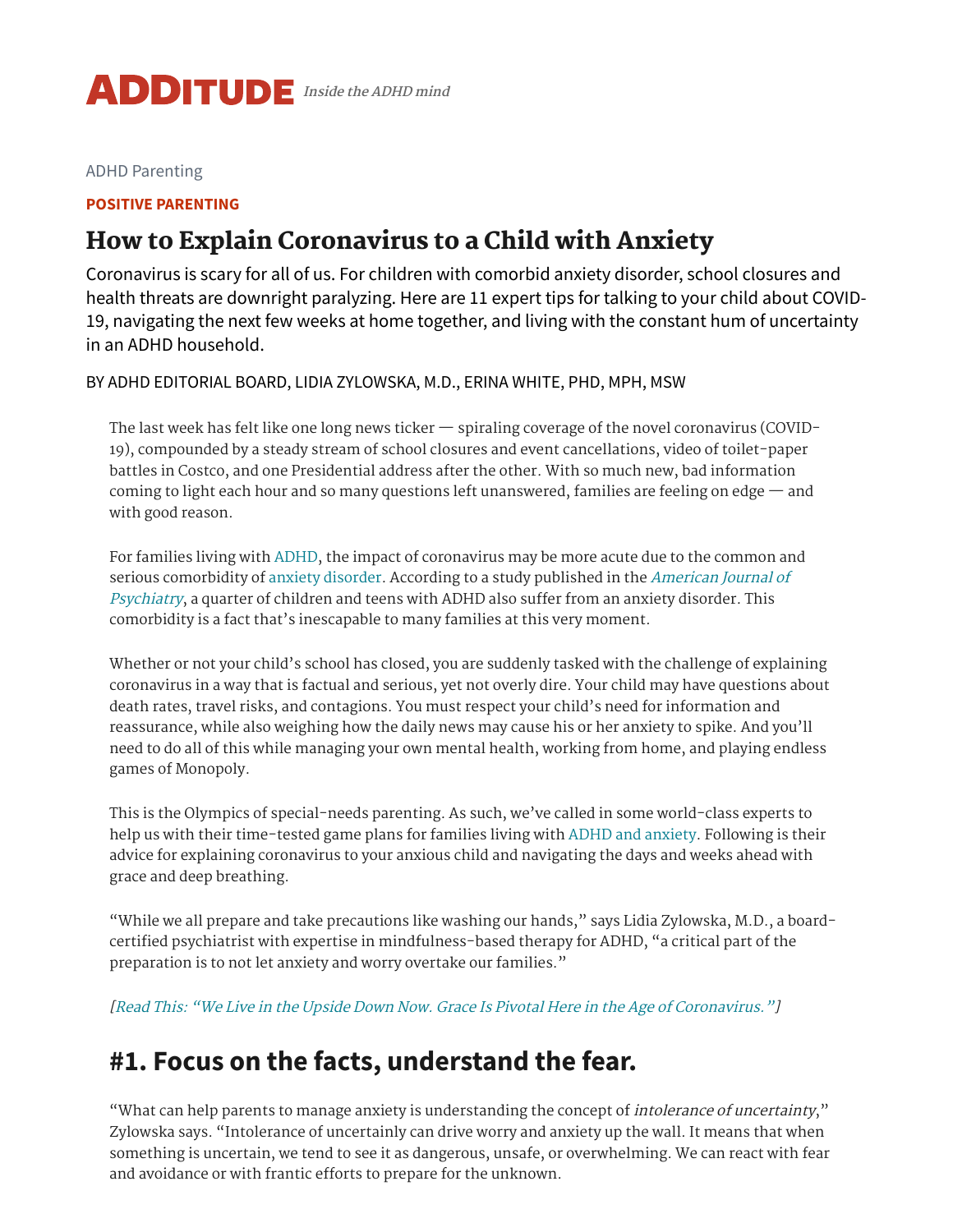"In times like these, the question is not how to eradicate uncertainty, but rather how to learn to sit with uncertainty and not overreact. Can we learn to tolerate uncertainty a bit more? Can we imagine that while risks are present, things can be OK even if uncertain, and trust that we will be able to handle whatever comes our way?"

As much as possible, focus on the facts as we know them right now. Don't try to predict the future or share Doom's Day scenarios with your children. Projections aren't helpful when no one knows for certain what's ahead, and trying to guess may cause anxiety to run rampant. At the same time, understand that we are living in uncertain times and that will, naturally, cause justified worry.

"In the end, it is important for parents to acknowledge to themselves and to their children that anxiety, worry and, fear may be present; accept these feelings with compassion, and also learn to step back (at least a bit) from these fearful reactions. Focus on hope more than fear."

[\[Download](https://www.additudemag.com/download/adhd-intense-emotions-causes-strategies/?src=embed_link) This: 9 Truths About ADHD & Intense Emotions]

## **#2. Acknowledge and manage your own anxiety.**

"Children naturally look to parents to understand if they should fear something," Zylowksa says. "Children are very good at picking up parents emotional energy, so it is really [important](https://www.additudemag.com/explain-coronavirus-covid-19-anxiety-adhd-child/%22https://www.additudemag.com/download/adhd-defiant-behavior-fix-for-parents/) to manage your own fear and anxiety and not amplify your child's fears. This is even more important for parents of children who have an anxious temperament or have significant worry about something.

"Of course, this is easier said than done, especially when a realistic fear like coronavirus is around. I invite parents to check in with their own feelings and if they notice a lot of tension or stress, to do something to bring that down. That can mean relaxing body tension by softening the face and jaw muscles, dropping the shoulders a bit, and taking a few deeper breaths. When we do this, our voice and actions are often less tense and we are more aligned when we ask our children not to worry too much."

[Click To Read: How Deep [Breathing](https://www.additudemag.com/deep-breathing-exercises-for-adhd-meditation/?src=embed_link) Opens Up the ADHD Brain]

## **#3. Bow out or be quiet when your anxiety spikes.**

"We are our own kids' first anxiety defense," says Erina White, Ph.D, a clinical researcher at Boston Children's Hospital and therapist in private practice who [specializes](http://www.childrenshospital.org/) in ADHD and anxiety. "They take their cues from us on how worried to be by the tone, pace, pitch, and volume of our voices.

"If you sense your own anxiety rising (or you notice yourself stuffing a million rolls of toilet paper into a closet) try (and I know this is hard) to take a deep breath and bring your own heart rate down. Over the last few days, when my anxiety was [heightened](https://www.additudemag.com/anxiety-disorders-in-adults-symptoms/), I tried to take frequent walks in nature, forcing myself to hear the birds, pat the animals, and feel the ground under my feet. I also hold my hand on my heart (or on the veins of my wrist) and try to lower the rapidity of the beats. When I'm in a good place I return to my family. If I'm not, I wait."

## **#4. Start with a question. Follow with facts.**

"Ask gently (don't yell or over question) how your child is doing," White says. "Let them tell you if they are worried or scared or have questions about COVID-19. If they do, have a well-informed discussion.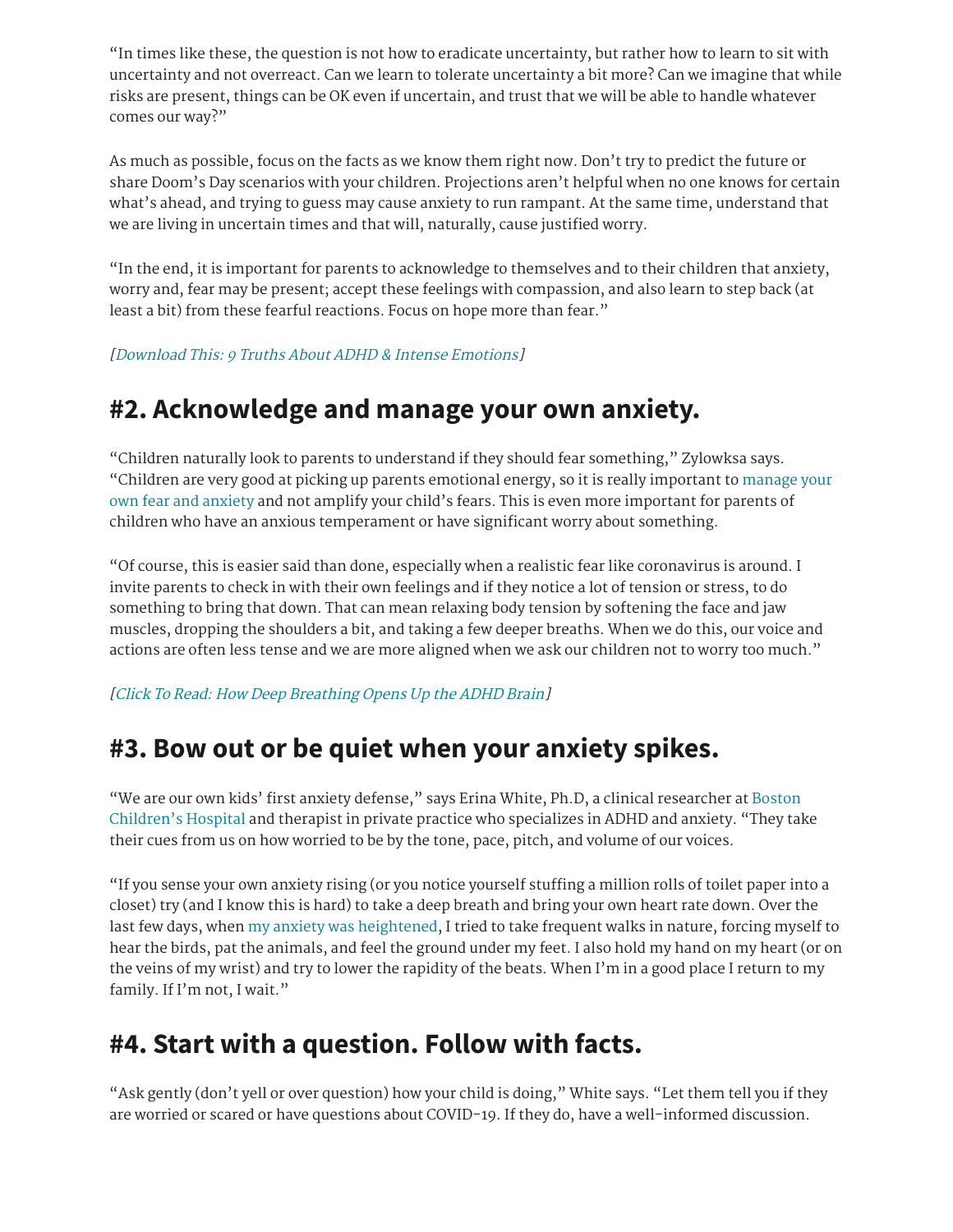"Go to the CDC [website](https://www.cdc.gov/coronavirus/2019-ncov/about/coping.html) (or another trusted source) and show them what the scientists are saying. Help them to understand that there are experts working on things as we speak and let them learn how to seek this knowledge in a scientific and thoughtful way. Try to discourage them from buying into social media posts, rumors or over-done media outlets."

Note: Fueling many people's anxiety is the spread of misinformation on social media and through [unsanctioned](https://www.cdc.gov/coronavirus/2019-ncov/about/coping.html) videos on YouTube. Experts say the best source of information is the Centers for Disease Control and Prevention (CDC). The CDC has a webpage dedicated to Covid-19. Your state's Department of Health is another source of information you can trust.

# **#5. Limit news exposure.**

Remember, bad news is compelling and drives viewership. It drives up ratings, which in turn brings in more advertising dollars. Seeing images of people wearing masks in hospital wards and hearing coronavirus news reports all day long can increase distress in anyone, but especially in those predisposed to anxiety already. Experts say it's a good idea to decrease your viewing time in common family areas of your home. If necessary, read news reports discretely on your phone away from your children. Be mindful of little ears playing nearby that overhear news reports you're watching or hearing.

# **#6. Don't over-share.**

Children may have questions about germs and sickness and, in some case, even death. But unless they ask you directly, try to minimize conversation on the topic of illness. The best thing you can do is reassure them that legions of responsible adults are working hard to keep everyone safe and healthy. You can also point out that the reason so many gatherings are being canceled is that experts say that being at home is the safest place to be. Hearing that home is the safest, healthiest place to be is the most reassuring message your child can hear.

If your child is taking medication for anxiety and feeling more anxious, however, don't hesitate to share your concerns with your psychiatrist or prescribing physician.

# **#7. Maintain a routine.**

[Children](https://www.additudemag.com/top-10-routine-builders/) with ADHD thrive on routine. A sustained school disruption can be extremely upsetting for them. To offset this sudden and enormous change of schedule, try to put in place a reliable daily home routine. Wake at the same time each day; carve out blocks of time for academics, exercise, and entertainment; eat regular meals together, and remember that regularity is calming and reassuring.

[\[Download](https://www.additudemag.com/download/routines-for-kids-with-adhd/?src=embed_link) This: <sup>A</sup> Sample Routine for ADHD Families]

# **#8. Expect non-verbal signs of anxiety.**

In young children, anxiety often manifests as behavior that is extra clingy, weepy, or irritable. Keeping diet and sleep routines as normal as possible will give children a sense of security. Extra hugs (and bedtime stories) along with some additional one-on-one attention will go a long way toward making an anxious child feel better.

# **#9. Try to play — and laugh.**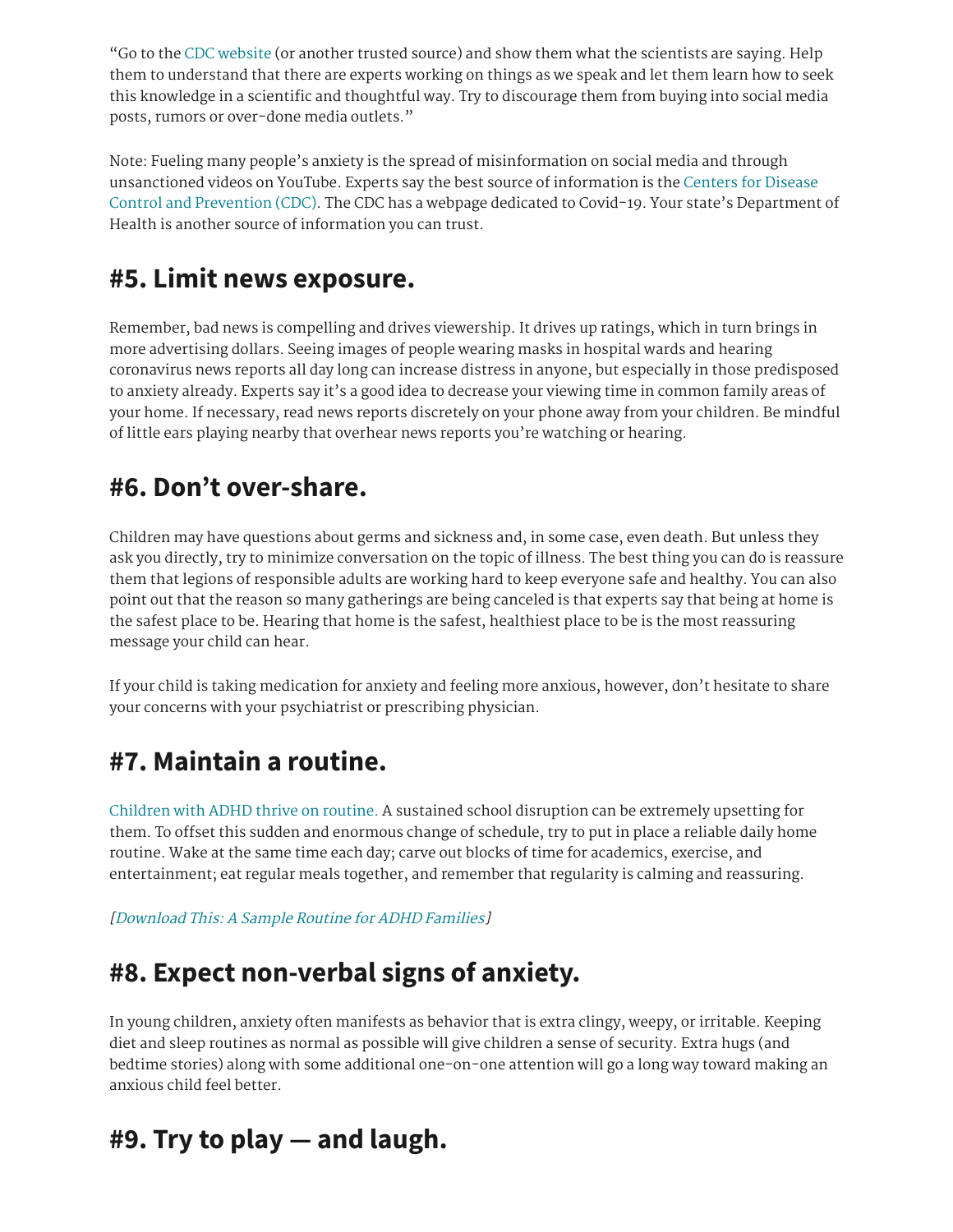Break out board games, build a house of cards, bake cookies, or take a family hike. Show your children that there's an upside to all the cancellations. If a much-anticipated event or spring break is canceled, try to reschedule it for a later date so that everyone has something to look forward to.

"It is hard sometimes, but try to find the humor in things," White says. "Joke about how all of our hands are rough and raw from hand washing and find some great smelling hand cream to use together. Joke about the reams of toilet paper, massive long lines at the stores, and empty shelves of goods. Try to find some humor in these things that seem so out of the ordinary. If you are especially free-spirited and adventurous pretend that this is 'camping' and set up a tent in the living room or make a game out of the 'bunkered down' house."

# **#10. Remind your children of the altruistic purpose of selfquarantining.**

"Oftentimes when kids understand the higher purpose of things, they can do some 'meaning-making,' which allows them to feel some control over their conditions," White says. "For example, some may say, 'We have to stay home now so that we don't pass on the virus to others. We are going to be OK. Children are not at risk, but if we stay home we can make sure that grandma and grandpa stay healthy too…"

# **#11. Remember that this, too, shall pass.**

"If you lay the foundation correctly, you can make fond memories for your kids about 'that time when mom and dad tried to teach me when they were also doing their job,' White says. "For a kid, this can be just another adventure, especially if we parents can help create this fun narrative. For us, juggling job, home-schooling ("Wait, now I'm a teacher and an employee AND a mom and an entertainer all in one?!") is a daunting task, but if we all make it to the other side in one piece you and your children may be able to reflect back on the time when you self-quarantined to help the elderly and everyone had one long snow day without the shoveling."

# **Coronavirus Basics**

Of course, we would be remiss if we didn't remind parents of the coronavirus basics:

## **If you have symptoms, reach out to your doctor.**

For specific questions regarding individual health, contact your physician. Congestion, fever, and breathing difficulty should be brought to the attention of a healthcare provider. Understand however, that the flu is still a bigger concern than the coronavirus. Be proactive in seeking treatment but keep things in perspective.

## **Teach proper hand-washing techniques.**

Regular and frequent hand washing is the number one way to kill the spread of germs. The CDC recommends washing hands with soap and water for at least 20 seconds (two rounds of the "Happy Birthday" song or saying the alphabet twice). If soap and water aren't available hand sanitizer that contains at least 60 percent alcohol is an acceptable substitute. Help your child remember to wash hands before and after eating, after petting cats and dogs, after touching garbage, after using the toilet, and especially after blowing their nose.

# **Practice good, basic hygiene.**